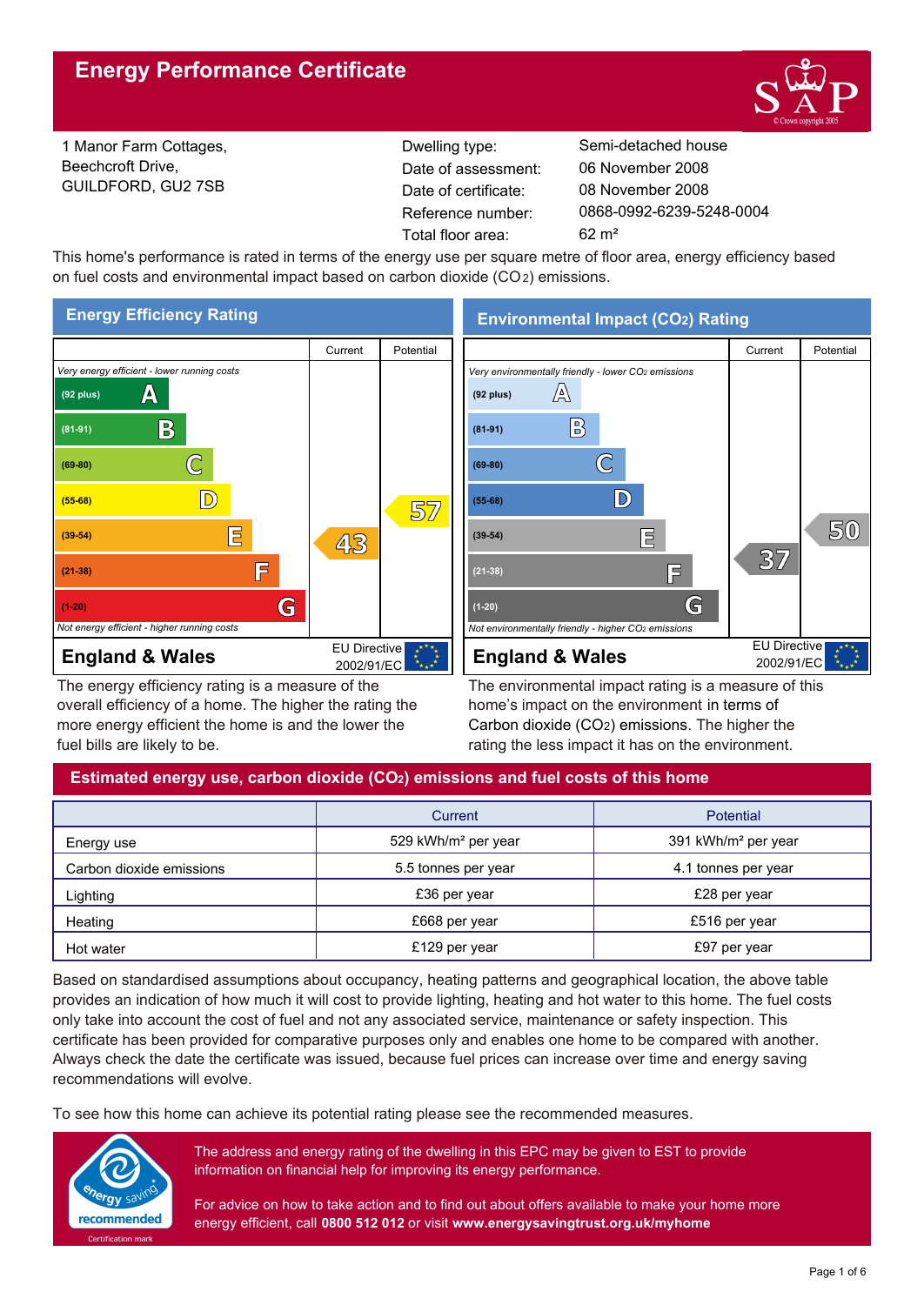## **About this document**

The Energy Performance Certificate for this dwelling was produced following an energy assessment undertaken by a qualified assessor, accredited by Elmhurst Energy Systems, to a scheme authorised by the Government. This certificate was produced using the RdSAP 2005 assessment methodology and has been produced under the Energy Performance of Buildings (Certificates and Inspections) (England and Wales) Regulations 2007 as amended. A copy of the certificate has been lodged on a national register.

| Assessor's accreditation number: | EES/002004                                     |
|----------------------------------|------------------------------------------------|
| Assessor's name:                 | Gary John Ryan                                 |
| Company name/trading name:       | <b>Energy Assess UK Limited</b>                |
| Address:                         | 5 Bryanstone Close, Guildford, Surrey, GU2 9UJ |
| Phone number:                    | 07894 801 963                                  |
| Fax number:                      | 01483 829557                                   |
| E-mail address:                  | gary@energyassessuk.com                        |
| Related party disclosure:        |                                                |

## **If you have a complaint or wish to confirm that the certificate is genuine**

Details of the assessor and the relevant accreditation scheme are as above. You can get contact details of the accreditation scheme from their website at www.elmhurstenergy.co.uk together with details of their procedures for confirming authenticity of a certificate and for making a complaint.

## **About the building's performance ratings**

The ratings on the certificate provide a measure of the building's overall energy efficiency and its environmental impact, calculated in accordance with a national methodology that takes into account factors such as insulation, heating and hot water systems, ventilation and fuels used. The average Energy Efficiency Rating for a dwelling in England and Wales is band E (rating 46).

Not all buildings are used in the same way, so energy ratings use 'standard occupancy' assumptions which may be different from the specific way you use your home. Different methods of calculation are used for homes and for other buildings. Details can be found at www.communities.gov.uk/epbd.

Buildings that are more energy efficient use less energy, save money and help protect the environment. A building with a rating of 100 would cost almost nothing to heat and light and would cause almost no carbon emissions. The potential ratings on the certificate describe how close this building could get to 100 if all the cost effective recommended improvements were implemented.

#### **About the impact of buildings on the environment**

One of the biggest contributors to global warming is carbon dioxide. The way we use energy in buildings causes emissions of carbon. The energy we use for heating, lighting and power in homes produces over a quarter of the UK's carbon dioxide emissions and other buildings produce a further one-sixth.

The average household causes about 6 tonnes of carbon dioxide every year. Adopting the recommendations in this report can reduce emissions and protect the environment. You could reduce emissions even more by switching to renewable energy sources. In addition there are many simple everyday measures that will save money, improve comfort and reduce the impact on the environment. Some examples are given at the end of this report.

#### **Visit the Government's website at www.communities.gov.uk/epbd to:**

- Find how to confirm the authenticity of an energy performance certificate
- Find how to make a complaint about a certificate or the assessor who produced it •
- Learn more about the national register where this certificate has been lodged •
- Learn more about energy efficiency and reducing energy consumption •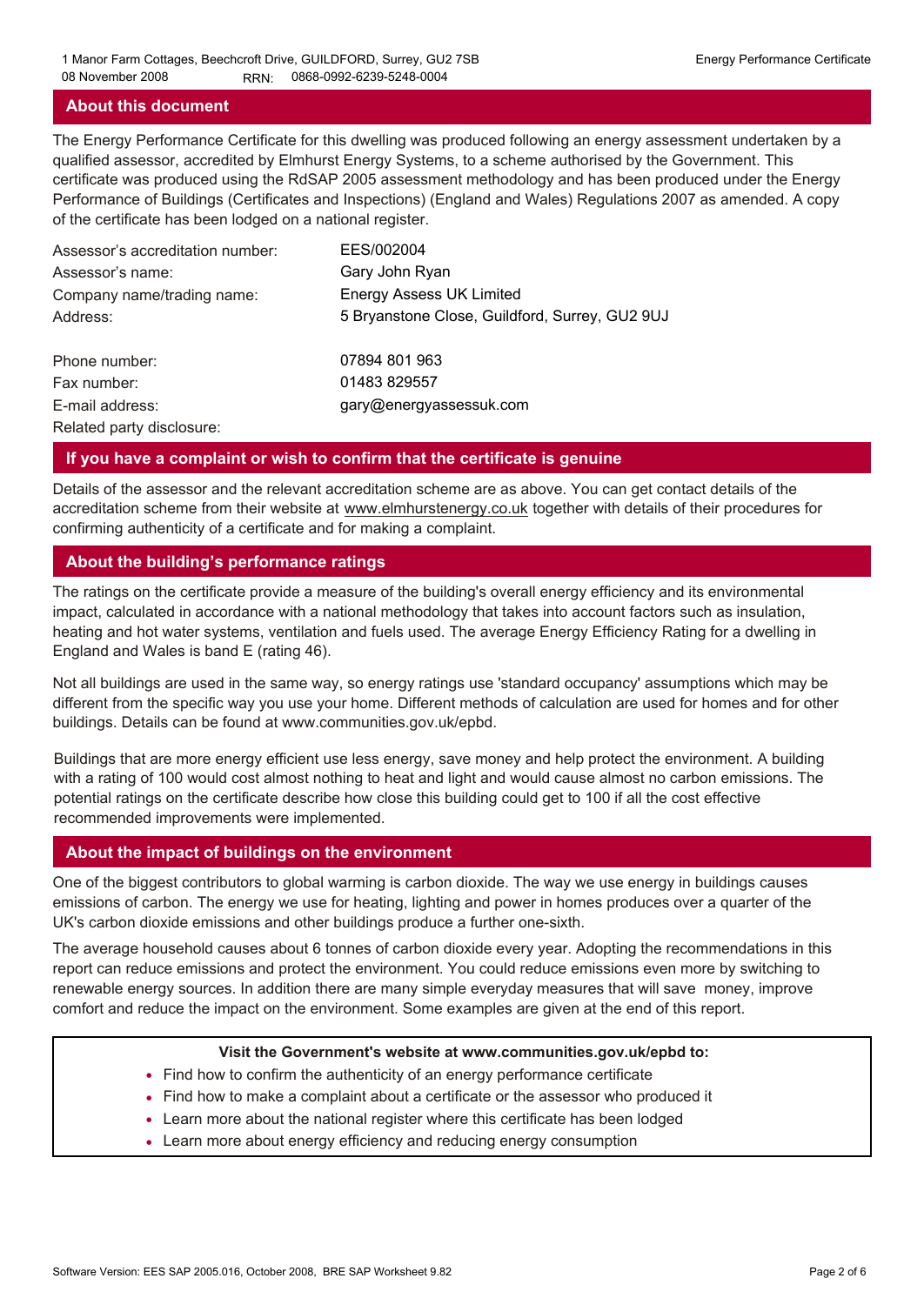# Recommended measures to improve this home's energy performance

1 Manor Farm Cottages, Beechcroft Drive, GUILDFORD, GU2 7SB

Date of certificate:

Reference number: 0868-0992-6239-5248-0004 08 November 2008

# **Summary of this home's energy performance related features**

The following is an assessment of the key individual elements that have an impact on this home's performance rating. Each element is assessed against the following scale: Very poor / Poor / Average / Good / Very good.

| <b>Elements</b>                  | Description                                                                                      | Current performance      |                        |
|----------------------------------|--------------------------------------------------------------------------------------------------|--------------------------|------------------------|
|                                  |                                                                                                  | <b>Energy Efficiency</b> | Environmental          |
| Walls                            | Solid brick, as built, no insulation (assumed)<br>Cavity wall, as built, no insulation (assumed) | Very poor<br>Poor        | Very poor<br>Poor      |
| Roof                             | Pitched, no insulation (assumed)<br>Flat, no insulation (assumed)                                | Very poor<br>Very poor   | Very poor<br>Very poor |
| Floor                            | Suspended, no insulation (assumed)                                                               |                          |                        |
| <b>Windows</b>                   | Fully double glazed                                                                              | Average                  | Average                |
| Main heating                     | Boiler and radiators, mains gas                                                                  | Good                     | Good                   |
| Main heating controls            | Programmer and room thermostat                                                                   | Poor                     | Poor                   |
| Secondary heating                | None                                                                                             |                          |                        |
| Hot water                        | From main system                                                                                 | Good                     | Good                   |
| Lighting                         | Low energy lighting in 70% of fixed outlets                                                      | Very good                | Very good              |
| Current energy efficiency rating |                                                                                                  | E 43                     |                        |
|                                  | Current environmental impact (CO2) rating                                                        |                          | F 37                   |

# **Low and zero carbon energy sources**

None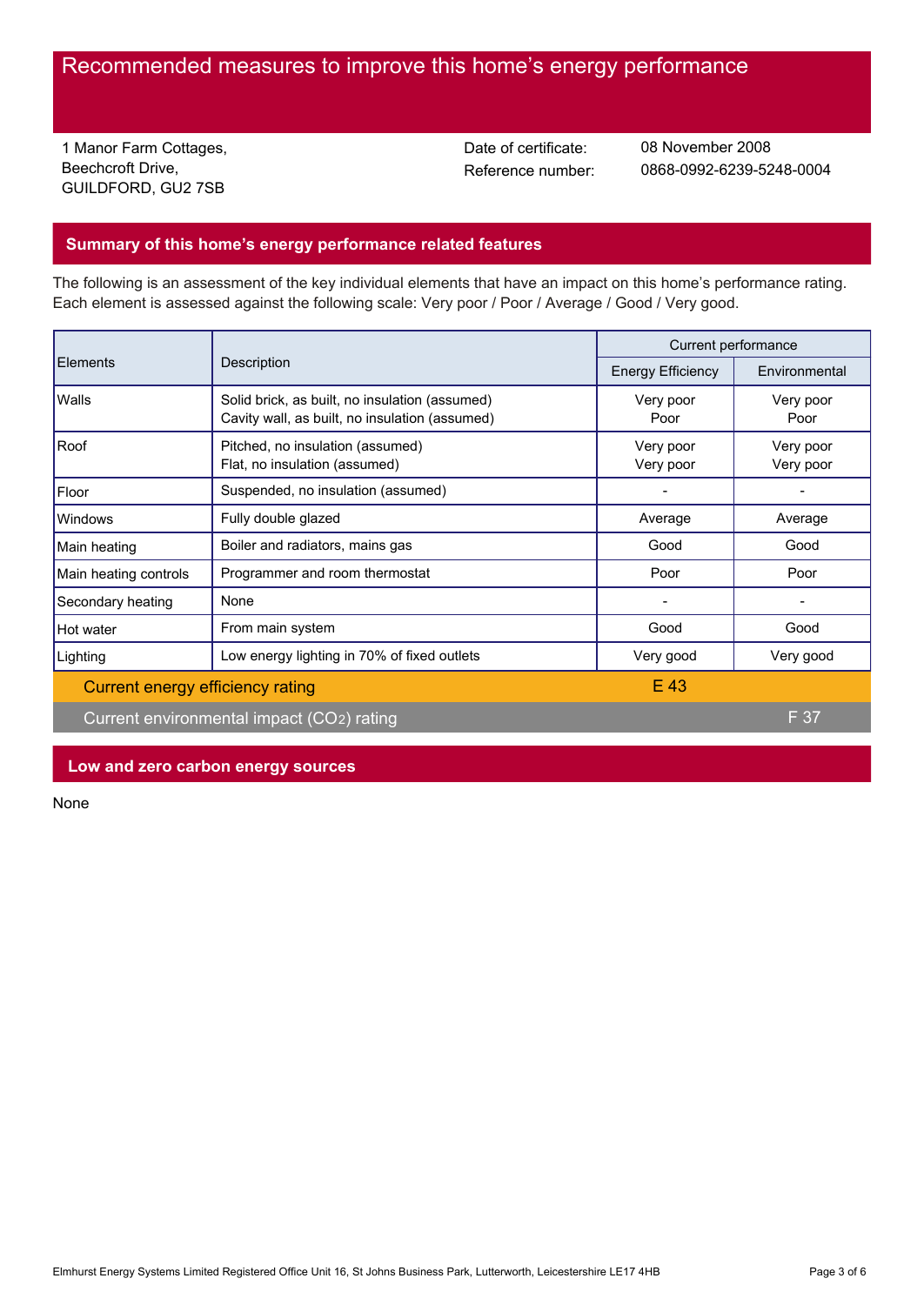## **Recommendations**

The measures below are cost effective. The performance ratings after improvement listed below are cumulative, that is they assume the improvements have been installed in the order that they appear in the table.

|                                                           | <b>Typical savings</b> | Performance ratings after improvement |                      |  |  |  |
|-----------------------------------------------------------|------------------------|---------------------------------------|----------------------|--|--|--|
| Lower cost measures (up to £500)                          | per year               | Energy efficiency                     | Environmental impact |  |  |  |
| Cavity wall insulation<br>$\mathbf 1$                     | £18                    | E 45                                  | F 38                 |  |  |  |
| Low energy lighting for all fixed outlets<br>$\mathbf{2}$ | £6                     | E 45                                  | E 39                 |  |  |  |
| Sub-total                                                 | £24                    |                                       |                      |  |  |  |
| Higher cost measures (over £500)                          |                        |                                       |                      |  |  |  |
| Replace boiler with Band A condensing boiler<br>3         | £167                   | D 57                                  | E 50                 |  |  |  |
| Total                                                     | £191                   |                                       |                      |  |  |  |
| Potential energy efficiency rating                        |                        | D 57                                  |                      |  |  |  |
| Potential environmental impact (CO2) rating               |                        |                                       | E 50                 |  |  |  |

## **Further measures to achieve even higher standards**

The further measures listed below should be considered in addition to those already specified if aiming for the highest possible standards for this home. However you should check the conditions in any covenants, planning conditions, warranties or sale contracts.

| Solar water heating<br>4                         | £19  | D 59        | E 52            |
|--------------------------------------------------|------|-------------|-----------------|
| 5 50 mm internal or external wall insulation     | £105 | D 67        | D 61            |
| Solar photovoltaic panels, 2.5 kWp<br>6          | £150 | C 79        | C 73            |
| Wind turbine                                     | £44  | <b>B</b> 83 | C <sub>76</sub> |
| <b>B</b> 83<br>Enhanced energy efficiency rating |      |             |                 |
| Enhanced environmental impact (CO2) rating       |      |             | C 76            |

Improvements to the energy efficiency and environmental impact ratings will usually be in step with each other. However, they can sometimes diverge because reduced energy costs are not always accompanied by a reduction in carbon dioxide (CO2) emissions.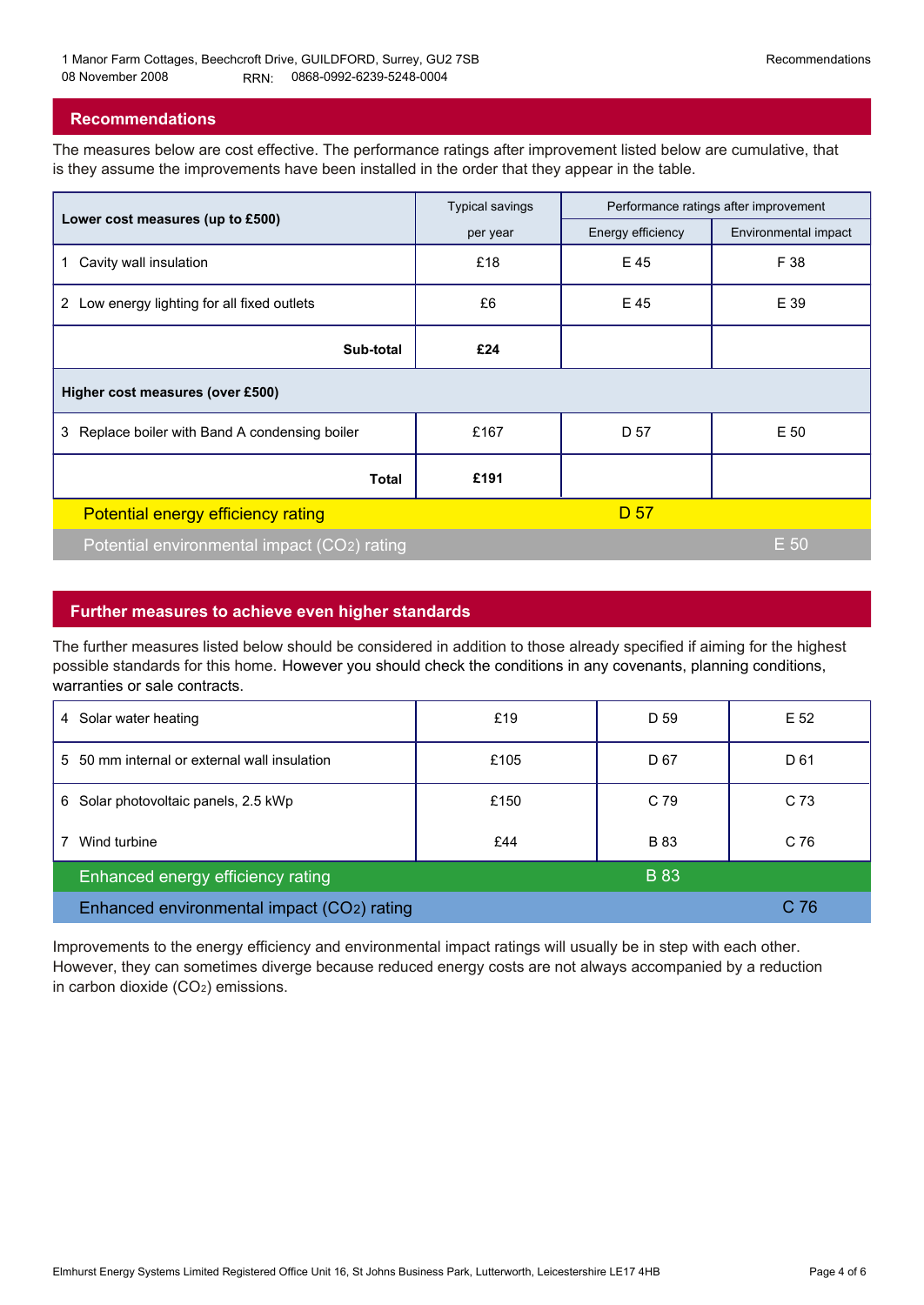# **About the cost effective measures to improve this home's energy ratings**

If you are a tenant, before undertaking any work you should check the terms of your lease and obtain approval from your landlord if the lease either requires it, or makes no express provision for such work.

#### **Lower cost measures (typically up to £500 each)**

These measures are relatively inexpensive to install and are worth tackling first. Some of them may be installed as DIY projects. DIY is not always straightforward, and sometimes there are health and safety risks, so take advice before carrying out DIY improvements.

#### **1 Cavity wall insulation**

Cavity wall insulation, to fill the gap between the inner and outer layers of external walls with an insulating material, reduces heat loss; this will improve levels of comfort, reduce energy use and lower fuel bills. The insulation material is pumped into the gap through small holes that are drilled into the outer walls, and the holes are made good afterwards. As specialist machinery is used to fill the cavity, a professional installation company should carry out this work, and they should carry out a thorough survey before commencing work to ensure that this type of insulation is suitable for this home. They should also provide a guarantee for the work and handle any building control issues. Further information about cavity wall insulation and details of local installers can be obtained from the National Insulation Association (www.nationalinsulationassociation.org.uk).

#### **2 Low energy lighting**

Replacement of traditional light bulbs with energy saving recommended ones will reduce lighting costs over the lifetime of the bulb, and they last up to 12 times longer than ordinary light bulbs. Also consider selecting low energy light fittings when redecorating; contact the Lighting Association for your nearest stockist of Domestic Energy Efficient Lighting Scheme fittings.

#### **Higher cost measures (typically over £500 each)**

#### **3 Band A condensing boiler**

A condensing boiler is capable of much higher efficiencies than other types of boiler, meaning it will burn less fuel to heat this property. This improvement is most appropriate when the existing central heating boiler needs repair or replacement, but there may be exceptional circumstances making this impractical. Condensing boilers need a drain for the condensate which limits their location; remember this when considering remodelling the room containing the existing boiler even if the latter is to be retained for the time being (for example a kitchen makeover). Building Regulations apply to this work, so your local authority building control department should be informed, unless the installer is registered with a competent persons schemeą, and can therefore self-certify the work for Building Regulation compliance. Ask a qualified heating engineer to explain the options.

# **About the further measures to achieve even higher standards**

Further measures that could deliver even higher standards for this home. You should check the conditions in any covenants, planning conditions, warranties or sale contracts before undertaking any of these measures. If you are a tenant, before undertaking any work you should check the terms of your lease and obtain approval from your landlord if the lease either requires it, or makes no express provision for such work.

#### **4 Solar water heating**

A solar water heating panel, usually fixed to the roof, uses the sun to pre-heat the hot water supply. This will significantly reduce the demand on the heating system to provide hot water and hence save fuel and money. The Solar Trade Association has up-to-date information on local installers and any grant that may be available.

#### **5 Internal or external wall insulation**

Solid wall insulation involves adding a layer of insulation to either the inside or the outside surface of the external walls, which reduces heat loss and lowers fuel bills. As it is more expensive than cavity wall insulation it is only recommended for walls without a cavity, or where for technical reasons a cavity cannot be filled. Internal insulation, known as dry-lining, is where a layer of insulation is fixed to the inside surface of external walls; this type of insulation is best applied when rooms require redecorating and can be installed by a competent DIY enthusiast. External solid wall insulation is the application of an insulant and a weather-protective finish to the outside of the wall. This may improve the look of the home, particularly where existing brickwork or rendering is poor, and will provide long-lasting weather protection. Further information can be obtained from the National Insulation Association (www.nationalinsulationassociation.org.uk). It should be noted that planning permission might be required.

#### **6 Solar photovoltaic (PV) panels**